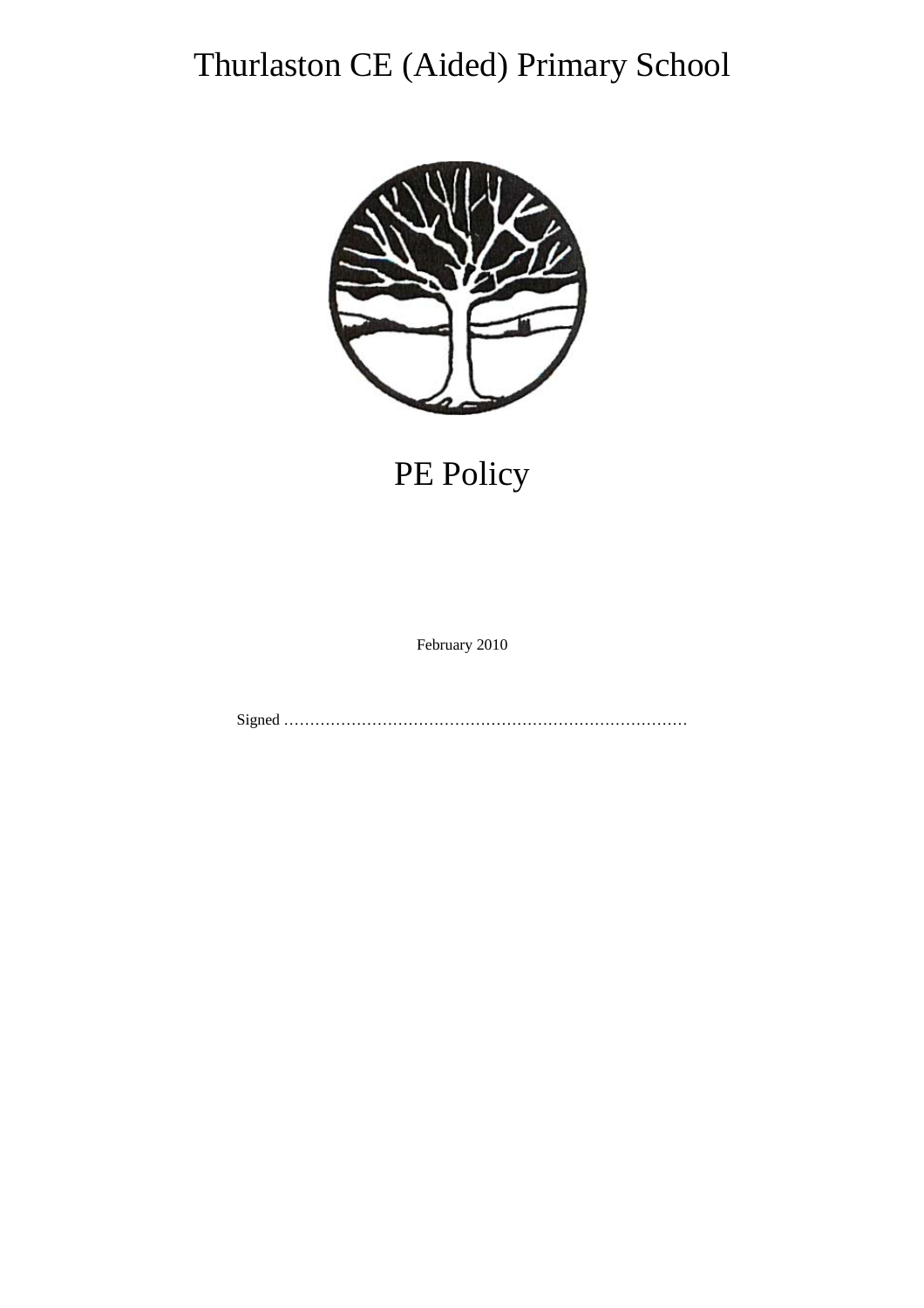### **Physical Education (PE) Policy**

#### **1. Aims and objectives**

**1.1** Our school believes that physical education, experienced in a safe and supportive environment, is a unique and vital contributor to a pupil's physical development and well-being. A broad and balanced physical education curriculum is intended to provide for pupils' increasing selfconfidence in their ability to manage themselves and their bodies within a variety of movement situations. Progressive learning objectives, combined with sympathetic and varied teaching approaches, endeavor to provide stimulating, enjoyable, satisfying and appropriately challenging learning experiences for all pupils.

Through the selection of suitably differentiated and logically developed tasks, it is intended that pupils, irrespective of their innate ability, will enjoy success and be motivated to further develop their individual potential. A balance of individual, paired and group activities; co-operative, collaborative and competitive situations aims to cater for the preferences, strengths and needs of every pupil. Such activities, experienced within a range of areas of activity, aim to promote a broad base of movement knowledge, skills and understanding. They also develop a pupil's ability to work independently and to respond appropriately and sympathetically to others, irrespective of their age, gender cultural or ethnic background.

The activities offered and the teaching approaches adopted seek to provide pupils with opportunities to develop their creative and expressive abilities, through improvisation and problem-solving. Pupils are encouraged to appreciate the importance of a healthy and fit body, and begin to understand those factors that affect health and fitness.

Whilst retaining its unique contribution to a pupil's movement education, physical education also has considerable potential to contribute to much wider areas of learning. It is considered important that physical education is integrated into the whole school's planning for the development of pupils' communication, numeracy, PSHE and ICT skills.

#### **1.2 Curricular Aims:**

- To develop skilful use of the body, the ability to remember, repeat and refine actions and to perform them with increasing control, co-ordination and fluency.
- To develop an increasing ability to select, link and apply skills, tactics and compositional ideas.
- To improve observation skills and the ability to describe and make simple judgments on their own and others work, and to use their observations and judgments to improve performance.
- To develop an understanding of the effects of exercise on the body, and an appreciation of the value of safe exercising.
- To develop the ability to work independently, and communicate with and respond positively towards others.
- To promote an understanding of safe practice, and develop a sense of responsibility towards their own and others' safety and well-being.

#### **2. Staffing and Staff Development**

- **2.1** All staff take responsibility for teaching their own class PE for at least 1 of 2 lessons per week.
- **2.2** Swimming is taught by specialist swimming instructors for the more advanced and our own staff for the beginners.
- **2.3** Where PE is used to provide PPA time the lesson is taken by the HLTA.
- **2.4** The HLTA will follow on-going lessons from the school scheme of work.
- **2.5** Where coaches are used (through the School Sport Partnership) all protocols are followed as laid down by AfPE (see Safe Practice policy)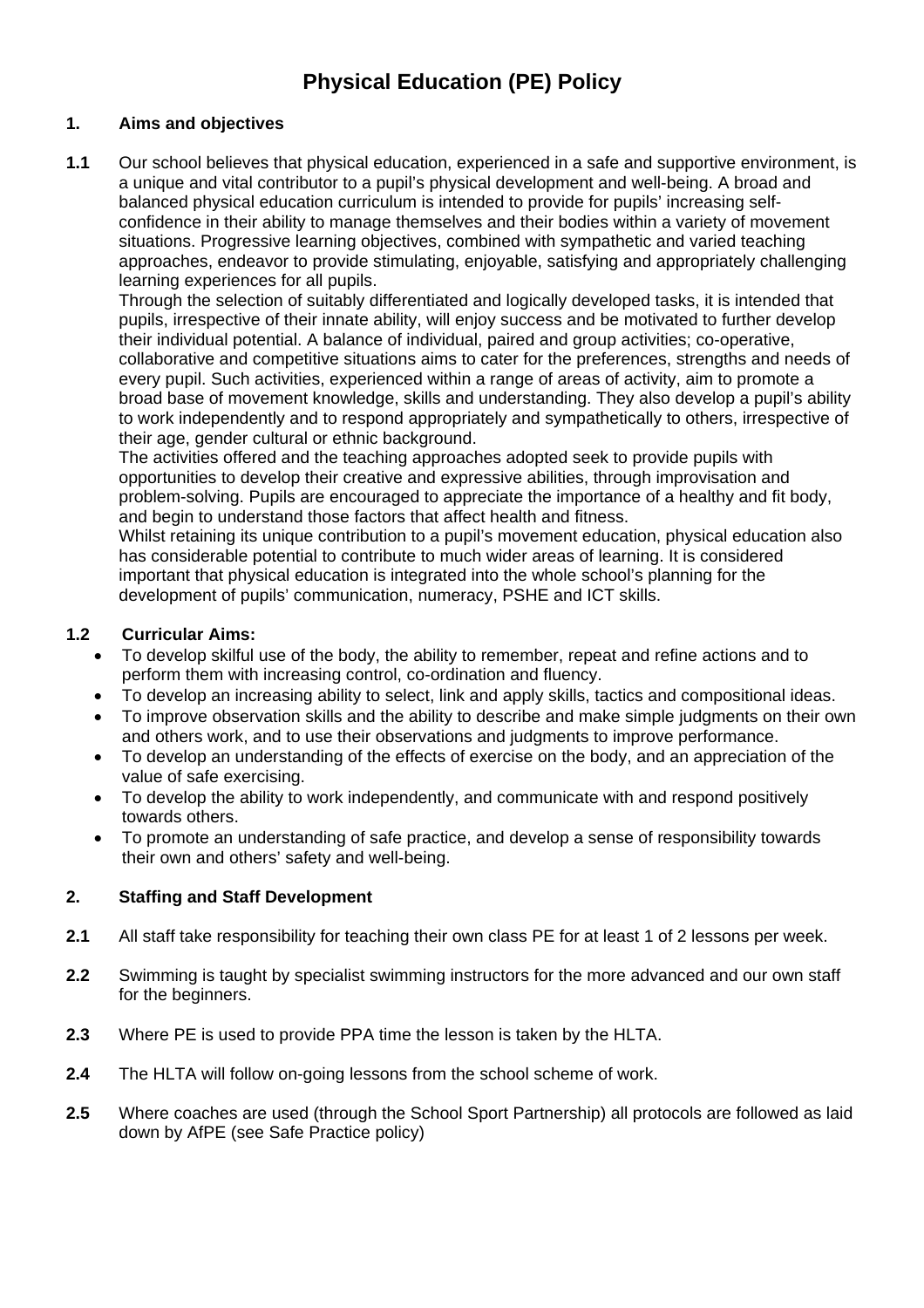**2.6** Staff are encouraged to attend courses offered by the local authority and the SSP. Through our work with various partners, links have been created with external agencies to help provide examples of good practice for staff to observe.

#### **3. Teaching and learning styles**

- **3.1** We use a variety of teaching and learning styles in PE lessons. Our principal aim is to develop the children's knowledge, skills and understanding and we do this through a mixture of whole-class teaching and individual/group activities. Teachers draw attention to good examples of individual performance as models for the other children and we encourage the children to evaluate their own work as well as the work of other children. Within lessons we give the children the opportunity both to collaborate and to compete with each other, and they have the opportunity to use a wide range of resources.
- **3.2** In all classes there are children of differing physical ability. Whilst recognising this fact, we provide suitable learning opportunities for all children by matching the challenge of the task to the ability of the child. We achieve this through a range of strategies:
	- setting common tasks that are open-ended and can have a variety of results, e.g. timed events, such as an 80m sprint;
	- setting tasks of increasing difficulty, where not all children complete all tasks, e.g. the high jump;
	- grouping children by ability and setting different tasks for each group, e.g. different games;
	- providing a range of challenge through the provision of different resources, e.g. different gymnastics equipment.
	- Using the **STEP** principle as embedded in the scheme of work.

#### **4. Entitlement**

- **4.1** As required, we teach dance, games and gymnastics at Key Stage 1. In Key Stage 2 we teach compulsory dance, games and gymnastics, plus two other activities: swimming and water safety, and athletics. The governors of the school have decided that we will also teach outdoor and adventure activities although some of this is accomplished through an educational visit.
- **4.2** Presently all year groups receive the 2 hours PE (including changing).
- **4.3** There is a sound curriculum map in place. The maps show clearly how much time has been allocated to each area of activity, how long units of work last for and where in the school the non statutory activities are placed. This map has been developed through looking at best use of facilities, the needs of the children in each key stage as well as other curricular demands.
- **4.5** The hall timetable has been planned to allow as much use of hall time as possible. Where possible, classes have an indoor and outdoor space available to them on their PE slot. This enables classes to still have a lesson in case of inclement weather. The allocation of units on the curriculum map has taken into account whether an activity needs just indoor space.
- **4.6** The PE coordinator working in conjunction with the SSCO (tutor for the national subject leader modules) is responsible for mapping the curriculum and OSHL programme, ensuring that pupils experience a coherent and progressive curriculum throughout their time in school.

#### **5. PE curriculum planning**

- **5.1** PE is a foundation subject in the National Curriculum. Our school uses the Leicestershire Scheme of Work as the basis for its curriculum planning in PE.
- **5.2** The curriculum planning in PE is carried out in three phases (long-term, medium-term and shortterm). The long-term plan/curriculum map, maps out the PE activities covered in each term during the key stage.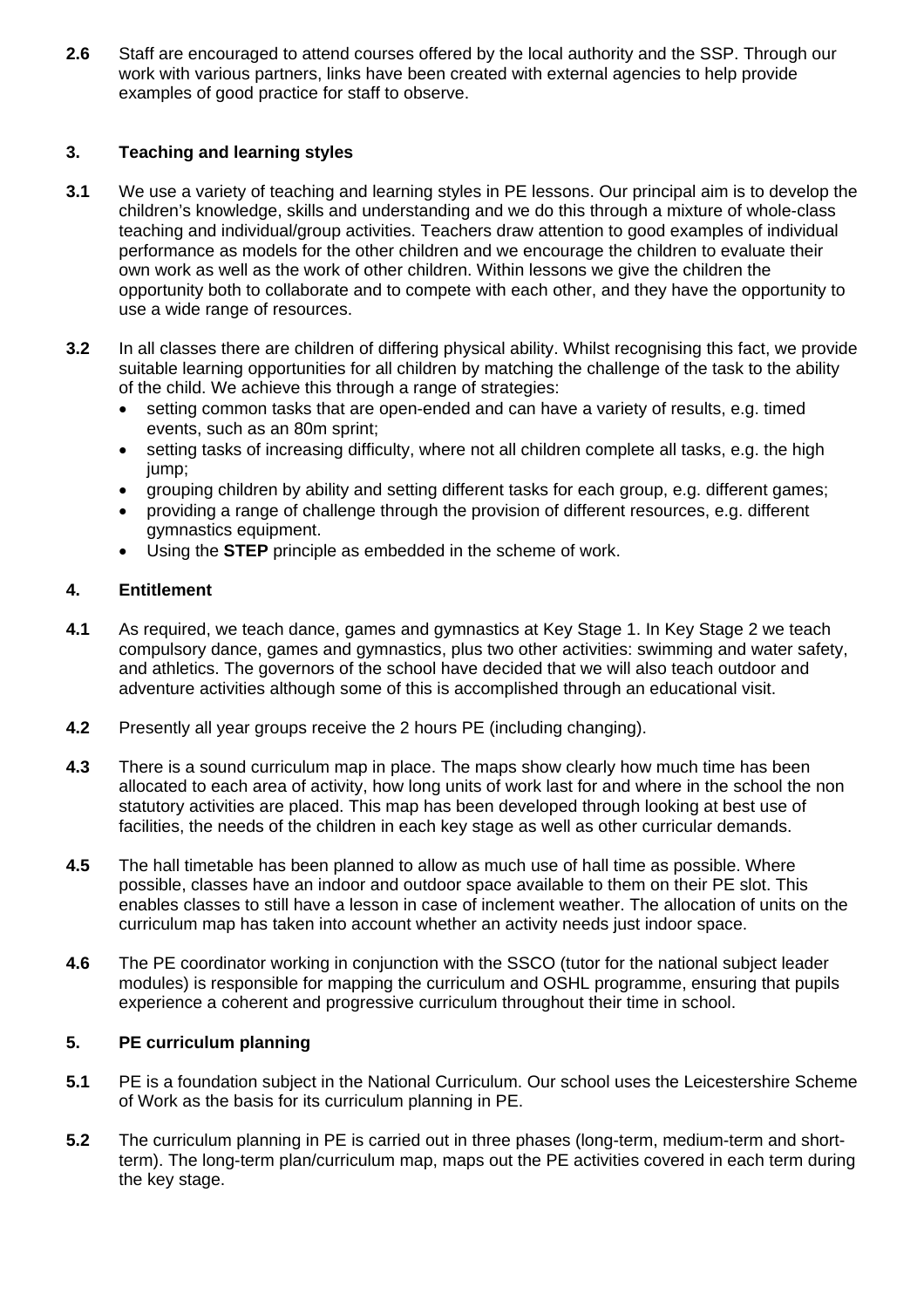- **5.3** Our medium-term plans, which are the Leicestershire units (based on the QCA), give details of each unit of work for each term. These plans define what we teach and ensure an appropriate balance and distribution of work across each term.
- **5.4** The class teacher adapts these units as required to fit the specific needs of their class by annotating the plans accordingly.
- **5.5** We plan the PE activities so that they build upon the prior learning of the children. While there are opportunities for children of all abilities to develop their skills, knowledge and understanding in each activity area, there is planned progression built into the scheme of work, so that the children are increasingly challenged as they move up through the school.

#### **6. The Foundation Stage**

**6.1** We encourage the physical development of our children in the reception class as an integral part of their work. As the reception class is part of the Early Years Foundation Stage of the National Curriculum, we relate the physical development of the children to the objectives set out in the Early Learning Goals. We encourage the children to develop confidence and control of the way they move, and the way they handle tools and equipment. We give all children the opportunity to undertake activities that offer appropriate physical challenge, both indoors and outdoors, using a wide range of resources to support specific skills.

#### **7. Out of School Hours Learning (OSHL)**

- **7.1** The OSHL opportunities offered to all our children aim to complement and develop skills acquired in their curricular lessons. They also aim to offer children opportunities that they might not otherwise be able to access. We aim to encourage all children to take.
- **7.2** Registers of clubs are kept, in accordance with Safe Practice guidance, but also to enable us to identify those children who do not take part in extra regular activity.
- **7.3** Pupils take part in a range of intra and inter school competitions organised through the SSP and within the local school alliance.
- **7.4** Where possible as many opportunities for signposting children from our OSHL clubs into clubs in the wider community are taken.
- **7.5** Where outside providers of OSHL clubs on school site are used, all safe practice guidance is adhered to in accordance with AfPE (see Safe Practice policy).
- **7.6** We aim to have children as active at break and lunchtimes as possible. Children are encouraged to throw, catch, kick, balance, skip and use bats and balls. A wide range of equipment is provided. The children take responsibility for handing out the equipment, monitoring its use and collecting it in again. Activities are organised at lunchtimes by the Yr 5/6 Super Leaders

#### **8. Contribution of PE to teaching in other curriculum areas**

#### **8.1 English**

PE contributes to the Speaking and Listening aspect of English in our school by encouraging children to describe what they have done and to discuss how they might improve their performance.

#### **8.2 Information and communication technology (ICT)**

It is possible to use ICT to support P.E and this is identified in the medium term plans. However, it is not practical to do this for every unit. Once a year, one unit should be identified as an ICT focus. E.g. collecting data on pupil performances for athletics, or using the digital camera to record symmetrical balances as part of a mathematics project.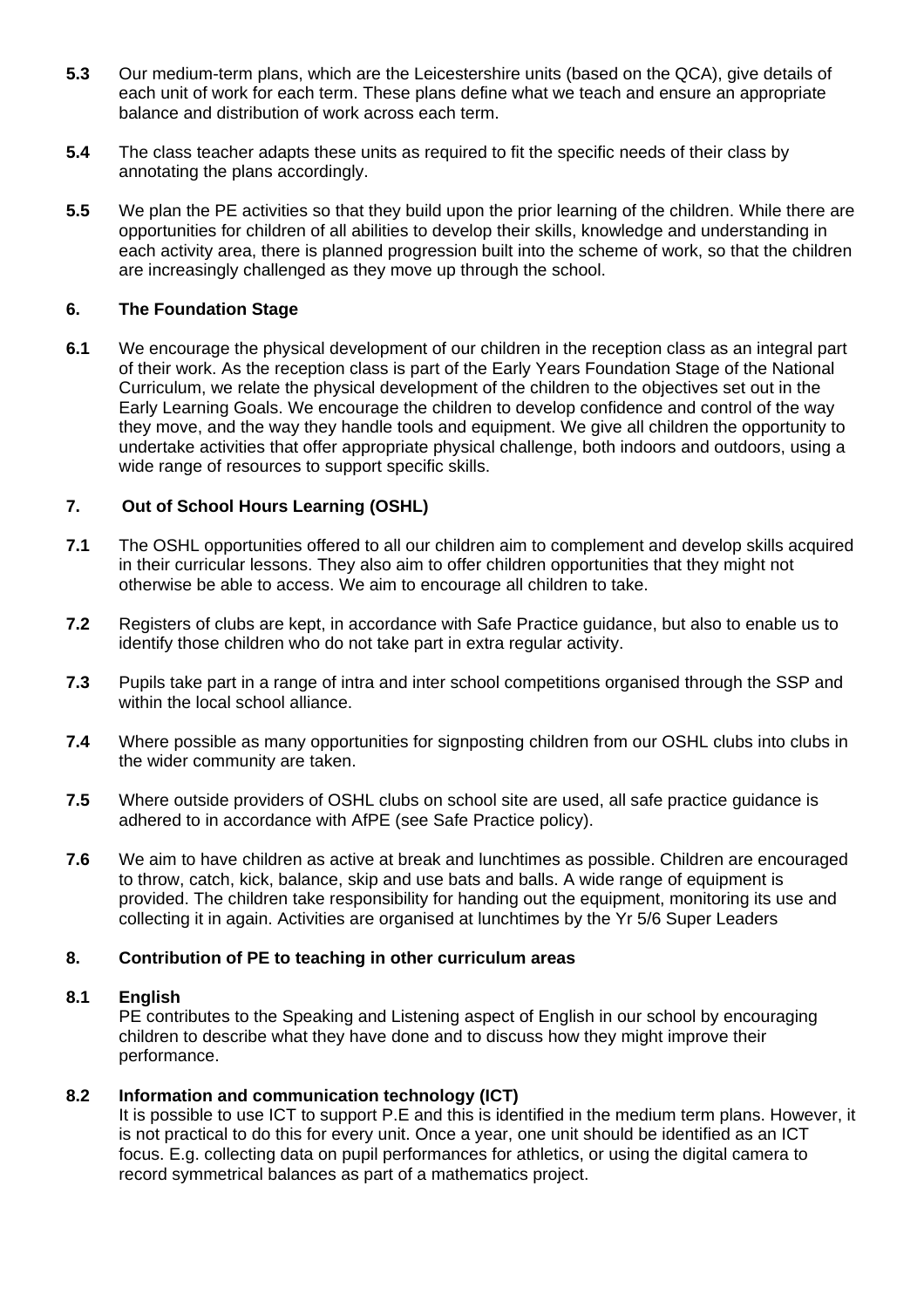#### **8.3 Personal, social and health education (PSHE) and citizenship**

PE contributes to the teaching of personal, social and health education and citizenship. Children learn about the benefits of exercise and healthy eating, and how to make informed choices about these things.

#### **8.4 Spiritual, moral, social and cultural development**

The teaching of PE offers opportunities to support the social development of our children through the way we expect them to work with each other in lessons. Groupings allow children to work together and give them the chance to discuss their ideas and performance. Their work in general enables them to develop a respect for other children's levels of ability, and encourages them to co-operate across a range of activities and experiences. Children learn to respect and work with each other, and develop a better understanding of themselves and of each other.

#### **9. Teaching PE to children with special needs**

**9.1** We teach PE to all children, whatever their ability, as PE forms part of the school curriculum policy to provide a broad and balanced education to all children. Teachers provide learning opportunities that are matched to the needs of all children.

#### **10. Assessment and recording**

- **10.1** Teachers assess children's work in PE by observing them working during lessons. They may record the progress made by children against the learning objectives for their lessons. At the end of a unit of work, teachers assess the attainment of children using the assessment guidance in the Leicestershire Scheme of Work. These records also enable the teacher to make an annual assessment of progress for each child, as part of the child's annual report to parents. The teacher passes this information on to the next teacher at the end of each year, as well as to the subject co-ordinator to enable monitoring of levels of achievement against national standards.
- **10.2** The subject co-ordinator samples work in lessons by observation and by talking to the children and compares the evidence against the expected outcomes for the units of work and against the 10 outcomes of High Quality PE as produced by QCDA.

#### **11. Resources**

- **11.1** There is a wide range of resources to support the teaching of PE across the school. We keep most of our small equipment in the PE shed, and this is accessible to children only under adult supervision. All equipment is stored in labelled bags or boxes and it is expected that Teachers/HLTAs will ensure all equipment is returned correctly.
- **11.2** The hall contains a range of large apparatus (inspected yearly), and we expect the children to help set up and put away this equipment as part of their work. By so doing, the children learn to handle equipment safely. (See Safe Practice policy) The hall also contains a music centre to support the teaching of dance.
- **11.3** The children use the playground and field for games and athletics activities and the Hinckley Leisure Centre for swimming lessons.
- **11.4** The lunchtime equipment is stored separately from the PE equipment.
- **11.5** An annual audit of all physical education equipment is conducted by the PE coordinator in order to prioritise any necessary expenditure for the year.

#### **12. Health and safety**

**12.1** The general teaching requirement for health and safety applies in this subject. We encourage the children to consider their own safety and the safety of others at all times. We expect them to